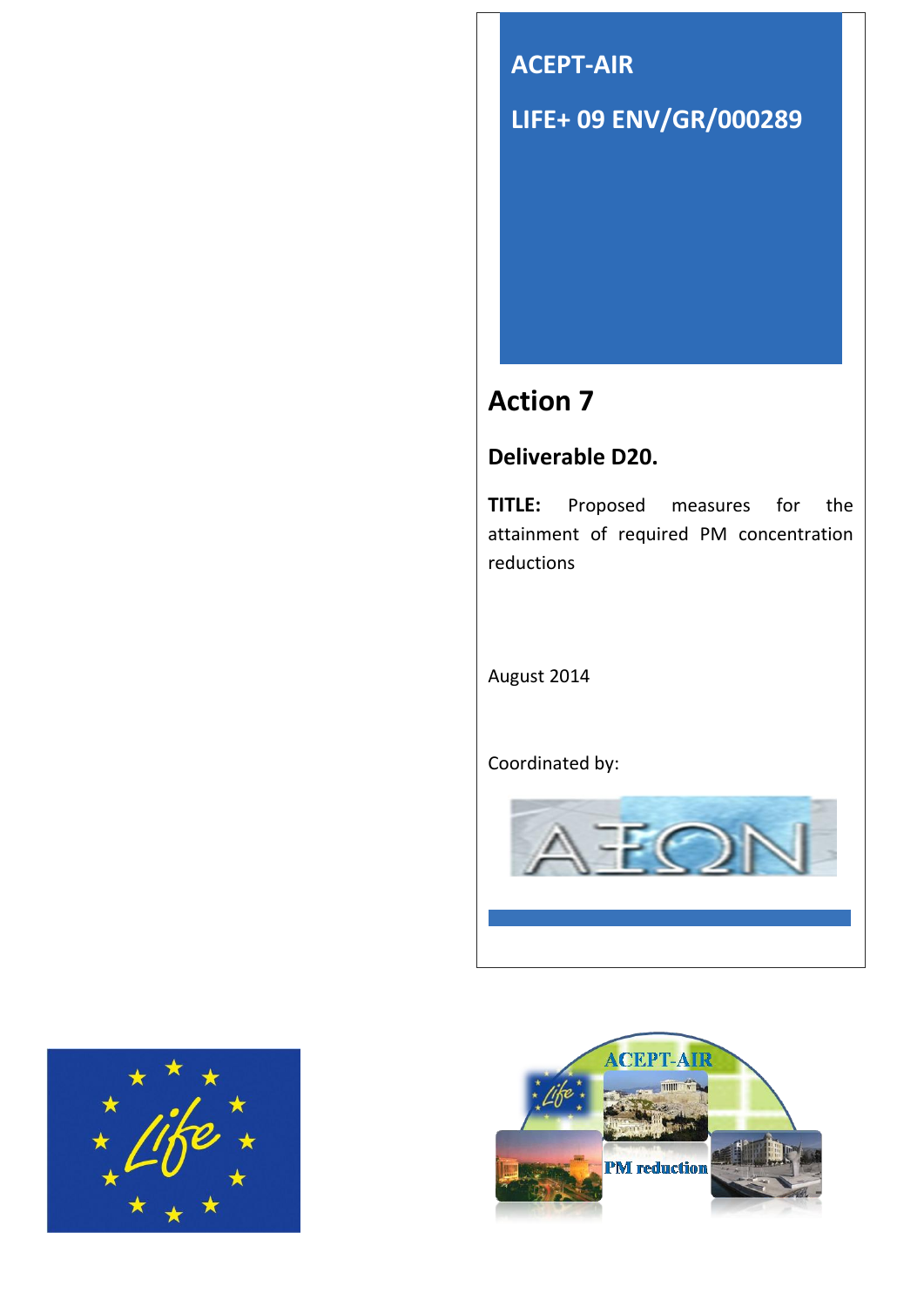### **EXECUTIVE SUMMARY**

<span id="page-1-0"></span>The main objective of LIFE09 ENV/GR/000289 project "Development of A Cost Efficient Policy Tool for reduction of Particulate Matter in AIR (ACEPT-AIR)" is to provide the National, Regional and Local Authorities in Greece with the means to reduce Particulate Matter (PM) concentration levels and achieve attainment of EU air quality standards. Focus has been given to three urban centres with significant air pollution problems over the last decades: Athens Metropolitan Area (AMA), Thessaloniki Metropolitan Area (TMA) and Volos Greater Area (VGA).

Intensive measurement campaigns of  $PM_{10}$  and  $PM_{2.5}$ , the two size fractions included in EC legislation, were carried out in order to characterize in detail particulate air pollution in these three cities. In addition, emission source strengths have been estimated by the application of receptor models and the compilation of emission inventories for natural and anthropogenic sources. All the concentration and emission strength data collected have been incorporated into ACEPT-AIR Policy Tool. The Policy Tool has been applied for testing the quantitative forecast of  $PM_{10}$  and  $PM_{2.5}$ concentrations based on emission reductions applied on prominent sources.

Based on the comprehensive characterization of particulate air pollution in the three cities and the application of ACEPT-AIR Policy Tool, a set of measures has been proposed for effective air quality management. These measures form the core of the guidelines for Action Plan formulation, to be provided to key stakeholders of the project.

The major stakeholder at the ACEPT-AIR project, the Ministry of Energy, Environment and Climate Change, has the competence and responsibility of air quality management and monitoring. The historical data of exceedances of  $PM_{10}$  (and  $NO<sub>2</sub>$ ) limit values during the last decade shows in general a downward trend and is directly or indirectly linked to the development of measures targeting mainly the reduction of traffic emissions, reduction in fossil fuel use due to energy efficiency improvements or interventions in favour of alternative fuels and renewable energy sources in the urban areas. According to ACEPT-AIR outcome, new measures for  $PM_{2.5}/PM_{10}$  should be especially focused on the traffic and biomass combustion sectors because they represent major emission sources in the central areas.

The present report provides a summary of mitigation measures targeted to each major emission source based on the general outcome and experience gained by ACEPT-AIR project.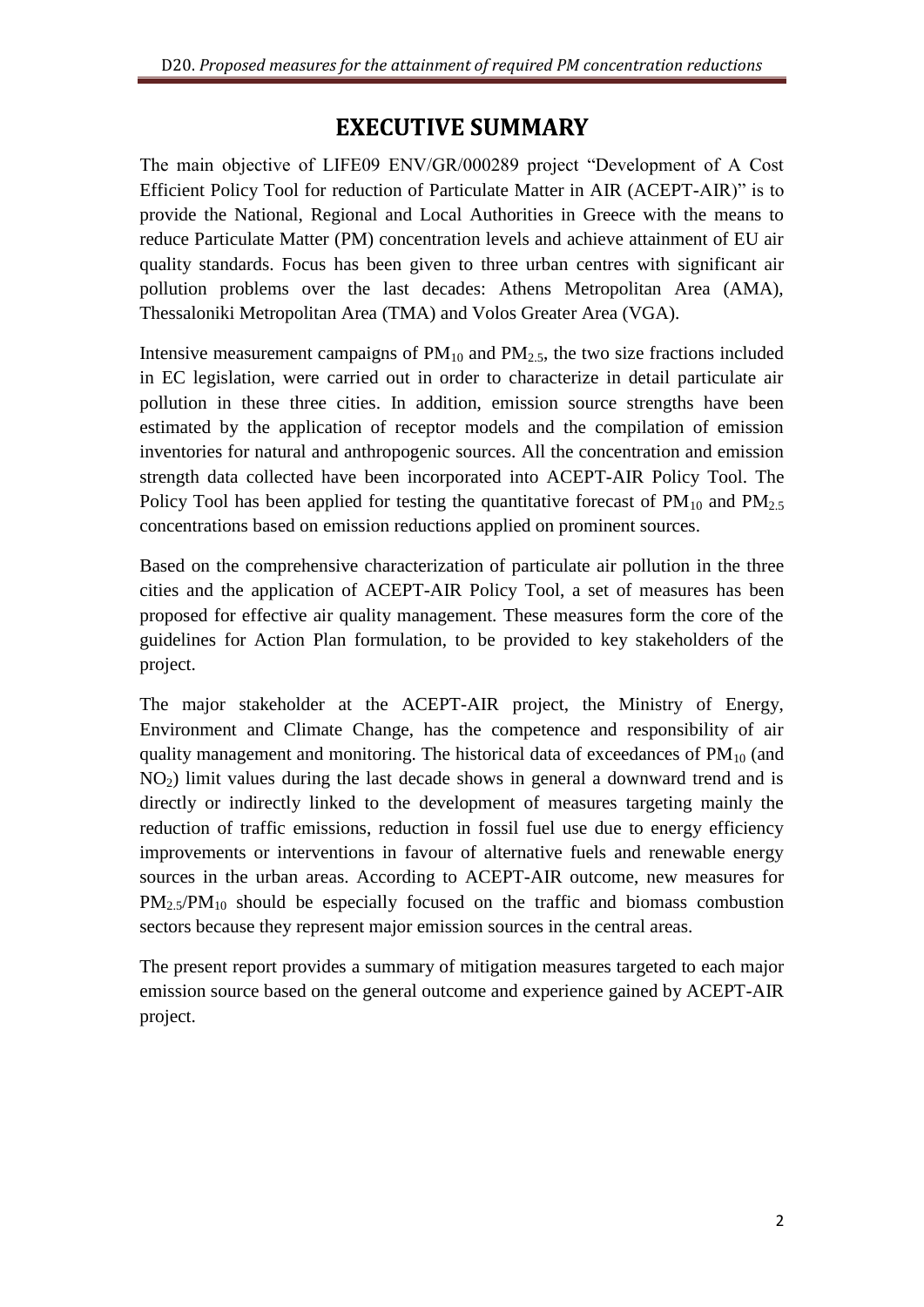# ПЕРІЛНЧН

<span id="page-2-0"></span>Βασικός στόγος του έργου LIFE09 ENV/GR/000289 "Ανάπτυξη ενός Εργαλείου άσκησης αποτελεσματικών πολιτικών για τη μείωση των αιωρούμενων σωματιδίων στον αέρα (ACEPT-AIR)" είναι να παρέχει στις Εθνικές, Περιφερειακές και Τοπικές Αργές τα μέσα για την μείωση των συγκεντρώσεων αιωρούμενων σωματιδίων (PM) και την επίτευξη των Ευρωπαϊκών προτύπων ποιότητας της ατμόσφαιρας. Τρία αστικά κέντρα στην Ελλάδα επιλέχθηκαν για μελέτη: η Αθήνα, η Θεσσαλονίκη και ο Βόλος.

Στα πλαίσια του έργου πραγματοποιήθηκαν εντατικές μετρήσεις των PM<sub>10</sub> και PM<sub>2.5</sub>, των δύο σωματιδιακών κλασμάτων που περιλαμβάνονται στην Ευρωπαϊκή νομοθεσία, με στόχο τον λεπτομερή χαρακτηρισμό της ρύπανσης από αιωρούμενα σωματίδια στις τρεις πόλεις. Επιπλέον, η συνεισφορά των διαφόρων πηγών εκπομπής υπολογίστηκε με εφαρμογή μοντέλων αποδέκτη και με ανάπτυξη μητρώων εκπομπών για τις φυσικές και ανθρωπογενείς πηγές. Το σύνολο των δεδομένων συγκέντρωσης και εκπομπών που συλλέχθηκαν ενσωματώθηκαν στο Εργαλείο Άσκησης Περιβαλλοντικής Πολιτικής ACEPT-AIR. Πραγματοποιήθηκε επίσης και εφαρμογή του Εργαλείου ACEPT-AIR για τον έλεγχο της δυνατότητας ποσοτικοποίησης των συγκεντρώσεων των PM<sub>10</sub> και PM<sub>2.5</sub> βάσει σεναρίων μείωσης των εκπομπών βασικών πηγών σωματιδίων.

Ο ολοκληρωμένος χαρακτηρισμός της ρύπανσης από αιωρούμενα σωματίδια στις τρεις πόλεις και η εφαρμογή του Εργαλείου Άσκησης Περιβαλλοντικής Πολιτικής οδήγησαν στην ανάπτυξη μιας ομάδας μέτρων ελέγχου για αποτελεσματική διαχείριση της ποιότητας της ατμόσφαιρας. Τα μέτρα αυτά αποτελούν τον πυρήνα των οδηγιών για την ανάπτυξη Σχεδίου Δράσης από τις σχετικές Αρχές της χώρας.

Ο κύριος φορέας χρήστης των αποτελεσμάτων του έργου, το Υπουργείο Περιβάλλοντος, Ενέργειας και Κλιματικής Αλλαγής, έγει την αρμοδιότητα της παρακολούθησης και διαχείρισης της ποιότητας του αέρα. Ιστορικά δεδομένα σχετικά με τις υπερβάσεις των οριακών τιμών για τις συγκεντρώσεις των PM<sub>10</sub> (και του διοξειδίου του αζώτου) καταδεικνύουν μια πτωτική τάση την τελευταία δεκαετία, άμεσα ή έμμεσα συνδεδεμένη με την εφαρμογή στοχευμένων μέτρων, κυρίως για την μείωση των εκπομπών της κυκλοφορίας και τη μείωση της χρήσης ορυκτών καυσίμων. Τα αποτελέσματα του ACEPT-AIR υποδεικνύουν ότι τα νέα μέτρα ελέγχου θα πρέπει να στοχεύσουν στην κυκλοφορία αλλά και την καύση βιομάζας, δύο πηγές που αποτελούν μεγάλο ποσοστό των συνολικών εκπομπών σε κεντρικές αστικές περιοχές.

Η παρούσα μελέτη περιλαμβάνει μια περίληψη των μέτρων ελέγχου που προτείνονται για κάθε σημαντική πηγή εκπομπής, καθώς και τα γενικά συμπεράσματα που προέκυψαν από την εφαρμογή του έργου ACEPT-AIR.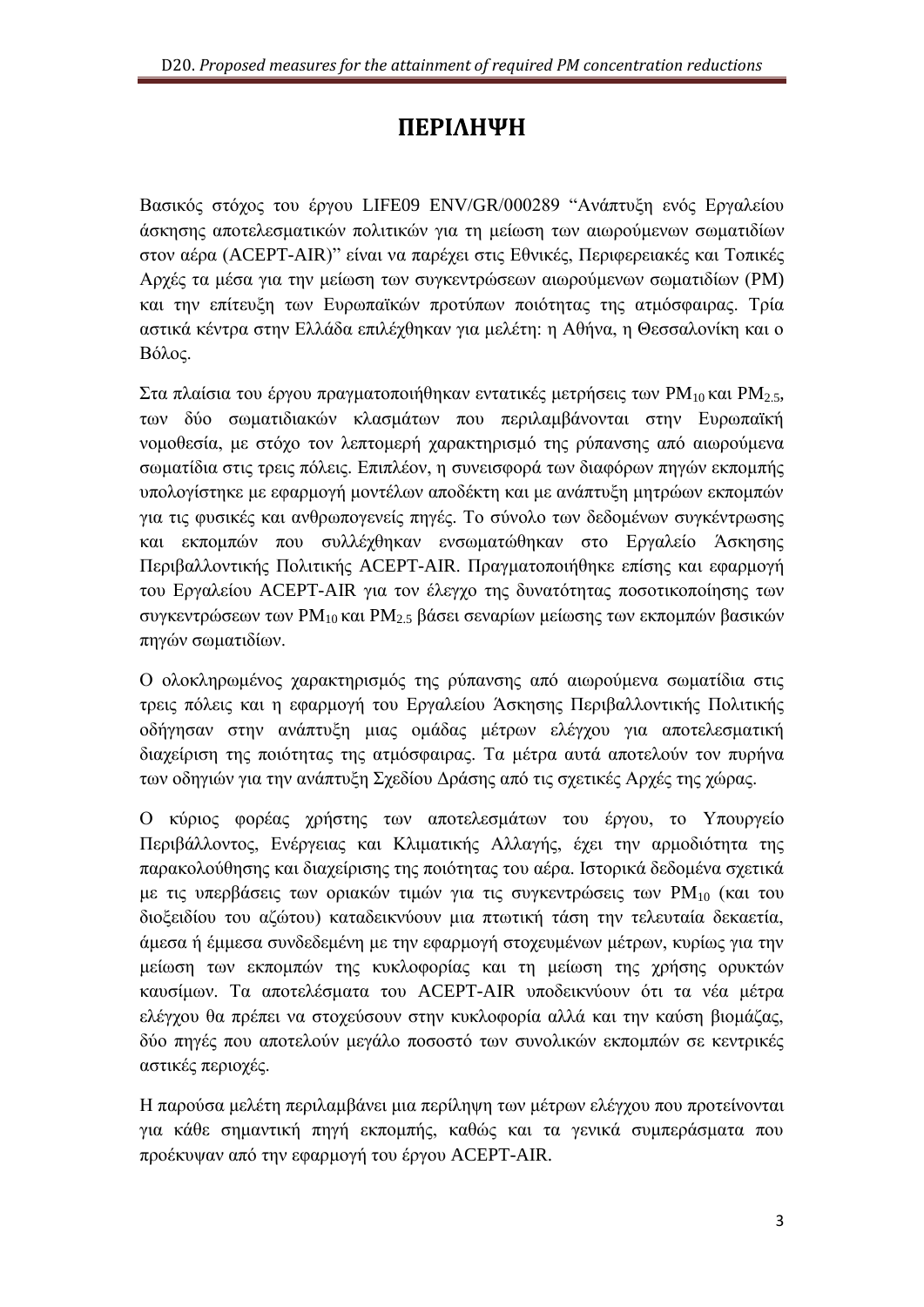#### **Table of Contents**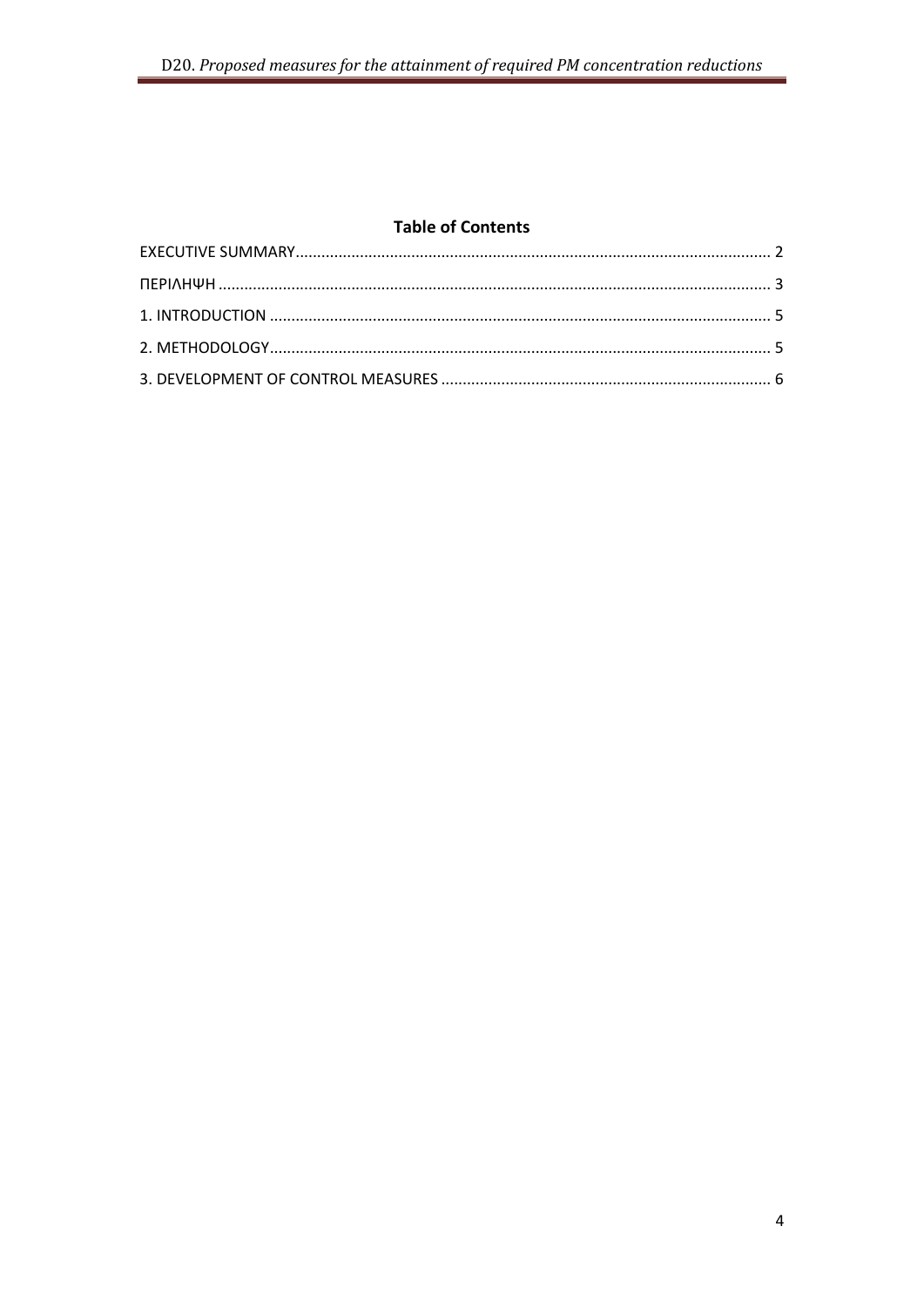## <span id="page-4-0"></span>**1. INTRODUCTION**

The main objective of ACEPT-AIR project is to provide the National, Regional and Local Authorities in Greece with the means to reduce Particulate Matter (PM) concentration levels and achieve attainment of EU air quality standards. Focus has been given to three urban centers with significant air pollution problems over the last decades: Athens Metropolitan Area (AMA), Thessaloniki Metropolitan Area (TMA) and Volos Greater Area (VGA).

The accumulation of population and commercial activities in Athens and Thessaloniki, the two largest urban centers in Greece, has resulted in intense traffic and urbanization conditions with considerable burden to local and regional air quality. Volos is a medium-sized city but presents several diverse pollution sources, such as a number of industries in and around the city and a busy harbor used both for commercial activities and tourism. In addition, its topography, with the foothills of Mount Pelion to the northeast and other hills to the northeast surrounding the city, restricts the transport and dispersion of pollutants and contributes to severe air pollution events.

In line with EU legislation, the Greek Ministry for the Environment, Energy and Climate Change has been monitoring the concentration levels of  $PM_{10}$  and  $PM_{2.5}$ , through the National air pollution monitoring network, which operates several fixed PM monitoring stations. A number of control measures have been also applied and their effect is evident by the decreasing trend in PM concentrations over the last decade. Nevertheless the annual limit values for  $PM_{10}$  set by EU is still not attained in urban areas impacted by traffic and industrial activities, while exceedances of the respective daily limit value are observed even in urban background sites.

The data collected during the project and the implementation of ACEPT-AIR Policy Tool has led to the development of a set of mitigation measures for the reduction of PM concentrations in the air. The present report summarizes these proposed control measures.

# <span id="page-4-1"></span>2. METHODOLOGY

Intensive measurement campaigns of  $PM_{10}$  and  $PM_{2.5}$ , the two size fractions included in EC legislation, were carried out in order to characterize in detail particulate air pollution in these three cities. PM chemical components, such as major elements, metals and ionic species, as well as their carbon content, were quantified and related to specific sources. The obtained  $PM_{10}$  and  $PM_{2.5}$  databases were further utilized for the quantification of the relative contribution of each source to PM concentration levels, through receptor modeling. In addition, emission inventories for natural and anthropogenic sources have been compiled. All the concentration and emission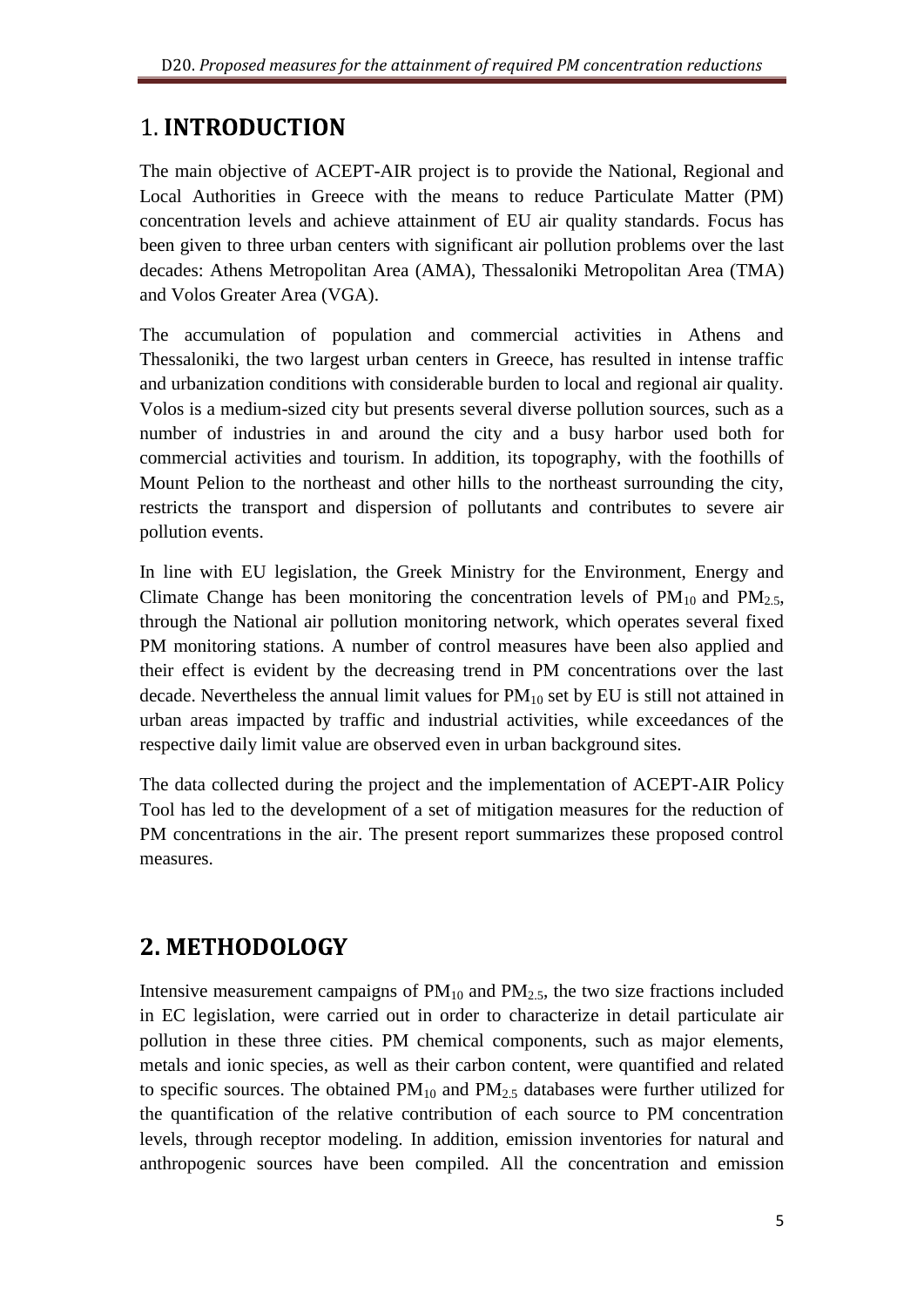strength data collected have been incorporated into ACEPT-AIR Policy Tool. The Tool's calculation algorithm developed in the framework of the project allows for the estimation on PM concentration changes due to increases or decreases in specific emission source strengths. The Policy Tool has been applied for testing the quantitative forecast of  $PM_{10}$  and  $PM_{2.5}$  concentrations based on emission reductions applied on prominent sources.

Based on the comprehensive characterization of particulate air pollution in the three cities and the application of ACEPT-AIR Policy Tool, a set of measures has been proposed for effective air quality management. These measures form the core of the guidelines for Action Plan formulation, to be provided to key stakeholders of the project.

# <span id="page-5-0"></span>**3. DEVELOPMENT OF CONTROL MEASURES**

Long-term analysis of PM concentrations at the three studied areas has shown a decreasing trend. The threshold limits of both  $PM_{2.5}$  and  $PM_{10}$  are currently not exceeded in the suburban areas but this is not a result that should lead to complacency towards effective mitigation measures for the reduction of air pollution in large urban centres. The concentrations are much higher in traffic impacted central areas with fewer but yet emerging exceedances.

The need for mitigation measures becomes evident if one considers that due to the economic crisis affecting Greece, gaseous precursors such as  $NOx$  and primary  $PM_{10}$ emissions have been reduced by more than 50%, while for others like  $SO_2$  the reduction is more than 90%. Although the latter appears to be a technology and regulation based reduction and may be permanent this is not the case for other pollutants. Their concentrations may rise again when the economy recovers.

The application of source apportionment techniques has allowed also for the identification of the main factors contributing to increased PM levels. One interesting observation lies with the secondary aerosol component representing sulphate, nitrate and secondary organic species, which appears to constitute a major component of the PM mass not directly linked to a primary emission source but is the result of atmospheric chemistry by conversion of gaseous components to particulate matter at variable timescales and dependent on atmospheric conditions.

More specifically the sulphate component, which is rather stable once formed as ammonium sulphate and has a large life time in the atmosphere, is observed at considerably higher concentrations in the Eastern Mediterranean area than existing measurements in Western and South Western Europe. Despite the reductions in emissions and some peaks in Volos and Thessaloniki possibly attributed to local sources, a background level for this component appears unaffected on an annual basis by local urban sources and can be attributed to long range transport. Mitigation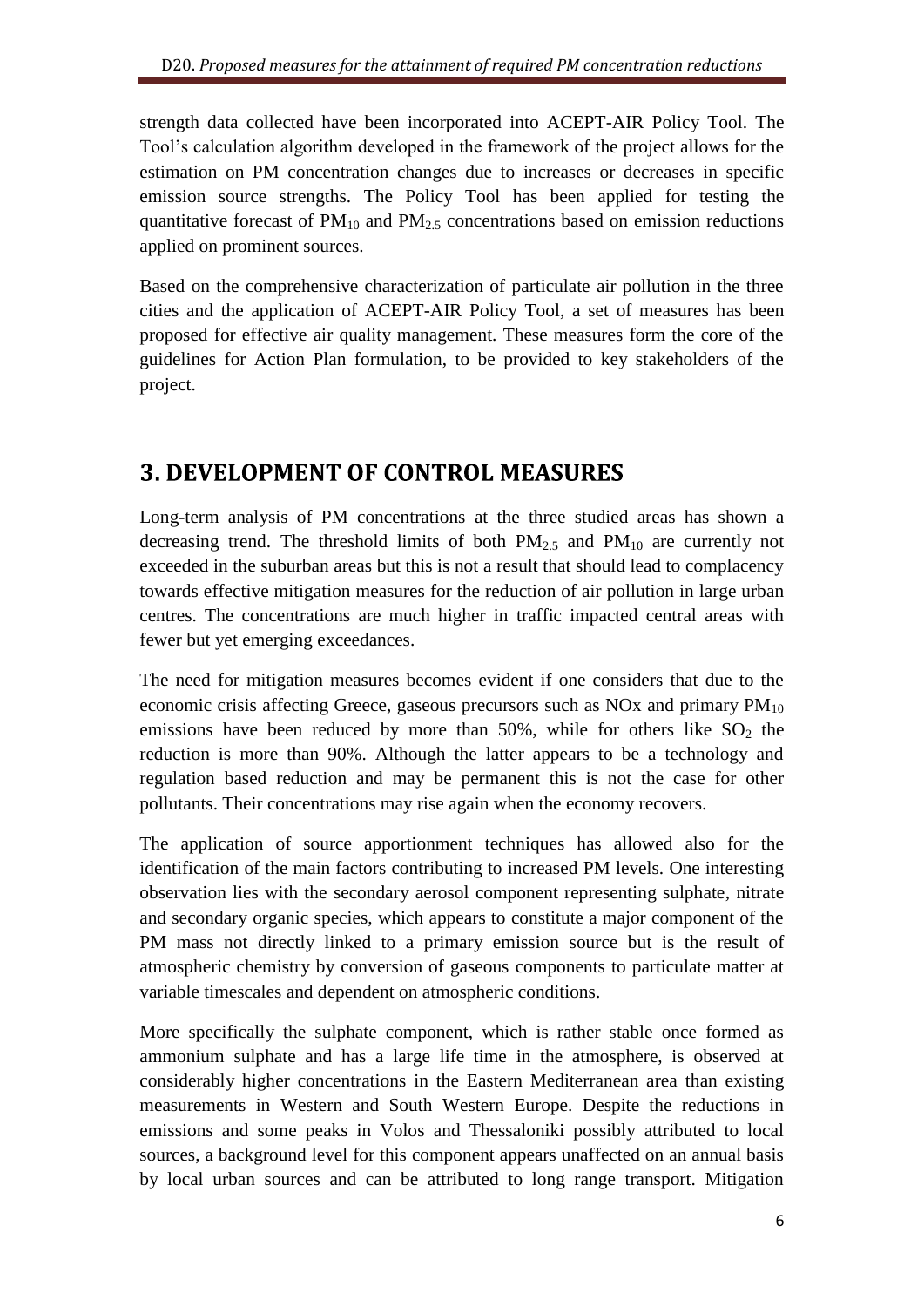measures at a Regional and International level is therefore suggested for this component.

The major stakeholder at the ACEPT-AIR project, the Ministry of Energy, Environment and Climate Change, has the competence and responsibility of air quality management and monitoring. The historical data of exceedances of  $PM_{10}$  (and  $NO<sub>2</sub>$ ) limit values during the last decade shows in general a downward trend and is directly or indirectly linked to the development of measures targeting mainly the reduction of traffic emissions, reduction in fossil fuel use due to energy efficiency improvements or interventions in favour of alternative fuels and renewable energy sources in urban areas. According to ACEPT-AIR outcome, new measures for  $PM_{2.5}/PM_{10}$  should be especially focused on the traffic and biomass combustion sectors because they represent major emission sources in the central areas.

Traffic emissions from vehicle exhaust and non-exhaust origins remain a constant source of  $PM_{10}$  and  $PM_{2.5}$  with equal share in the coarse and fine fraction at a level of 5-18% at Urban Background sites to 44% at the Thessaloniki traffic site. Especially the non-exhaust component mixed with mineral dust may represent a major fraction of the  $PM_{10}$ . Measures of traffic management and emission reductions from vehicles are already in place but must be intensified. These already included an age limit of 23 years, which has been implemented for all urban, semi-urban and long distance buses. Also the limit of 11 years was set as the higher permissible age for buses in public transport. Under the provisions of the same law, economic incentives were given in the owners for the replacement of vehicles with new or used vehicles of small age. Of the 5000 semi-urban and long distance buses licensed in Greece, 1846 buses have been replaced since 2004, of which 1746 with new and 100 with used of age lower than 5 years. Further reductions may provide small amount of PM concentration reductions but significant to attain compliance with limit values.

On the other hand given the fact that traffic emissions do not change significantly during the year with the exception of the August holiday period, it is interesting to observe that more than half of the exceedances at central and traffic stations (after removing the African dust influence) occurred during the cold days of the winter period when intensive wood burning had (after 2010) become a major practice for residential heating in large areas of Greek cities due to the economic crisis. Based on ACEPT-AIR results, during 2011-2012 the annual average relative contribution of wood burning for residential heating is between 17 to 35 % of  $PM_{10}$  and 20 to 32% of PM<sub>2.5</sub> at the different urban areas considerably increased with respect to contribution during 2002 (7% in  $PM_{10}$  and 11% in  $PM_{2.5}$ ).

Significant role also play distant or surrounding industrial emissions for energy or materials (cement, petrochemicals) production in terms of secondary organic, nitrate and sulphate aerosol leading to an average of 30 % of the  $PM_{10}$  mass concentration. Heavy oil combustion is another source of minor contribution averaged over the whole of the year (generally below 10% for  $PM_{2.5}$ ).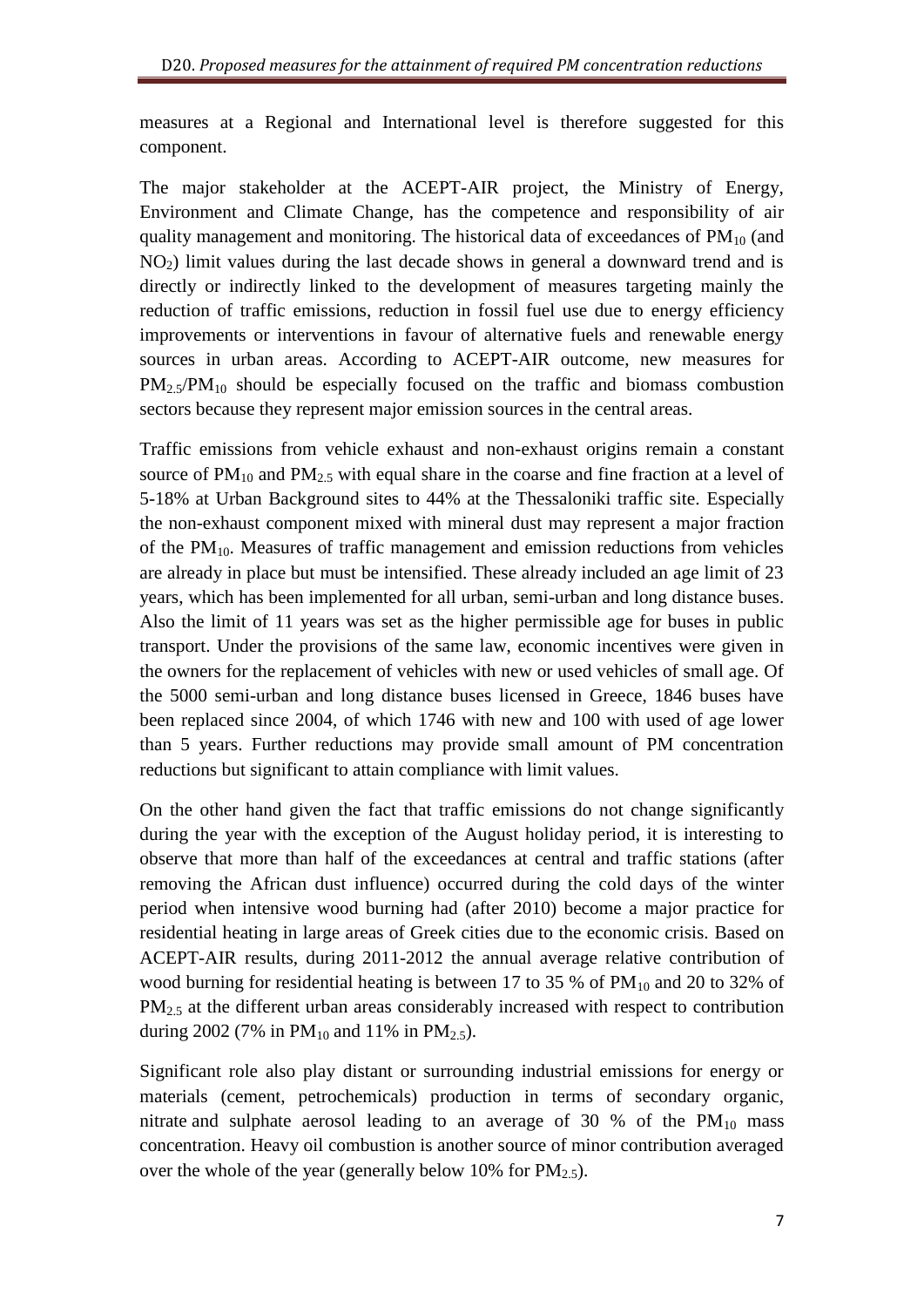A summary of mitigation measures targeted to each major emission source and the respective current source contributions as quantified through the project are presented in Table 1 below: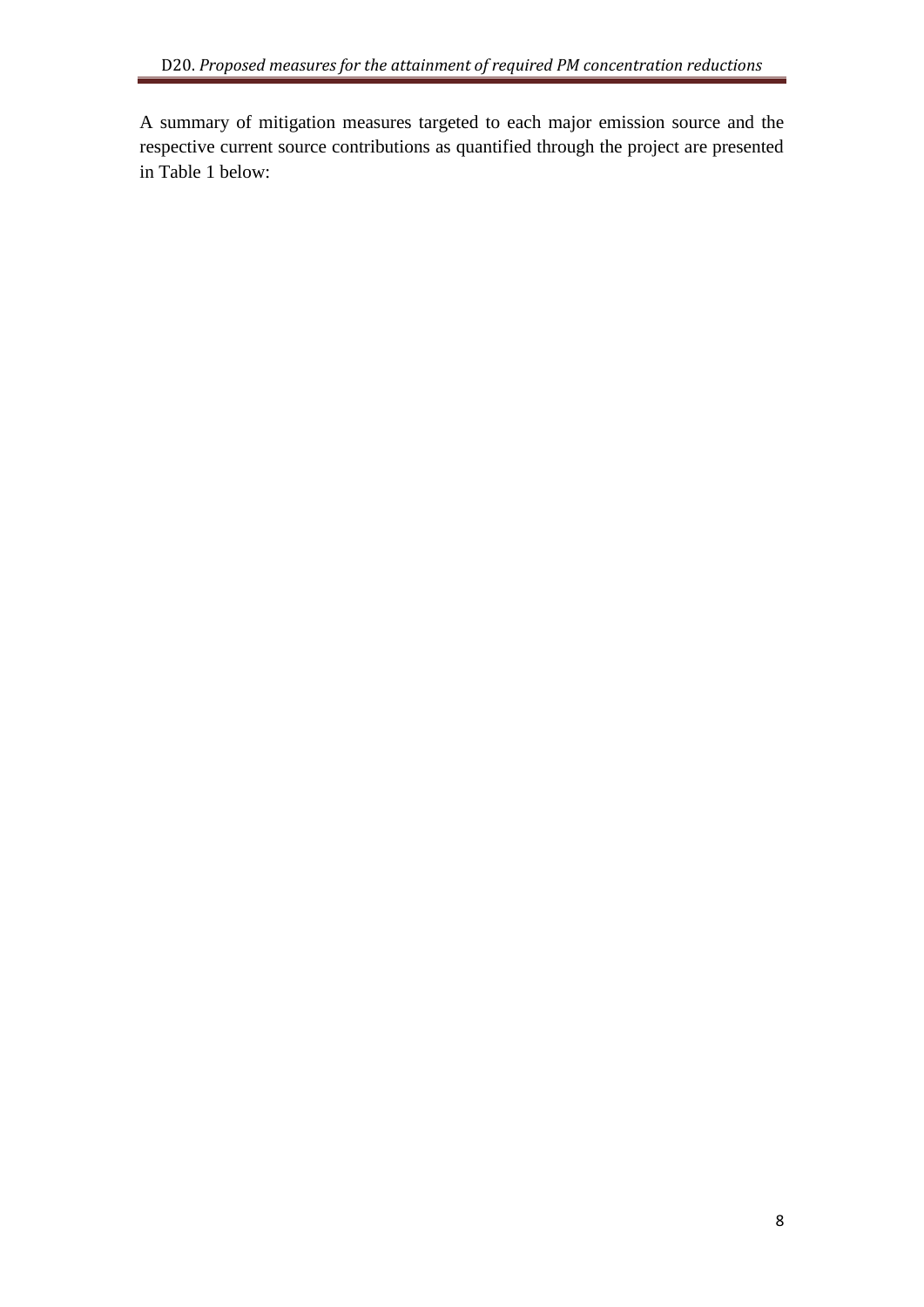**Table 1** Summary of control measures targeting at specific emission sources.

| <b>Source</b>           | <b>Measure</b>          | <b>Level of influence</b> | <b>Description</b>                                            |
|-------------------------|-------------------------|---------------------------|---------------------------------------------------------------|
|                         | Low emission zones      | National and local        | Expand and prioritize the recently (2012) implemented         |
|                         | (LEZ)                   |                           | unlimited access for electric and hybrid low emission cars    |
|                         |                         |                           | in the so called "green ring", where regular vehicles are     |
|                         |                         |                           | entering depending on odd/even days with respect to their     |
|                         |                         |                           | number plate last digit.                                      |
|                         | Parking                 | Local                     | Creation of large parking lots at main transport interfaces   |
|                         |                         |                           | (train and metro stations) at the outskirts of the city (park |
|                         |                         |                           | and ride system) with incentives (low fares) in order to      |
| <b>Road traffic</b>     |                         |                           | promote the combined use of car and public transport.         |
|                         | Street cleaning         | Local                     | Tandem use of sweeping and, more importantly, water           |
| 5 - 44% of $PM_{10}$ :  |                         |                           | washing, especially during dry periods of the year. It is     |
| <b>Exhaust 5 - 29%</b>  |                         |                           | evident that non exhaust traffic emissions lead to a major    |
| Non-exhaust 10 - 15%    |                         |                           | part of the coarse fraction of road dust that can be          |
|                         |                         |                           | removed by street cleaning                                    |
| 4 - 38% of $PM_{2.5}$ : | Promoting low-carbon    | National and local        | Implement further Reductions in Road Tax and Import           |
| <b>Exhaust 5 - 34%</b>  | and low- $NOx$ vehicles |                           | Tax for low emission vehicles (for $NO2$ and PM).             |
| Non-exhaust 2 - 5%      | and new technology      |                           | Incentives to withdraw aged private vehicles and              |
|                         | vehicles                |                           | replacement with modern (E5/E6) vehicles. Installation of     |
|                         |                         |                           | particle filters in heavy duty commercial vehicles.           |
|                         | Expand public transport | Local                     | Continuous expansion of Metro lines in Athens                 |
|                         | Network                 |                           | (currently only 3) and completion of the Metro in             |
|                         |                         |                           | Thessaloniki. Improvement of Public Bus Network for an        |
|                         |                         |                           | efficient, ecologic and faster public transportation (metro,  |
|                         |                         |                           | train, and tram)                                              |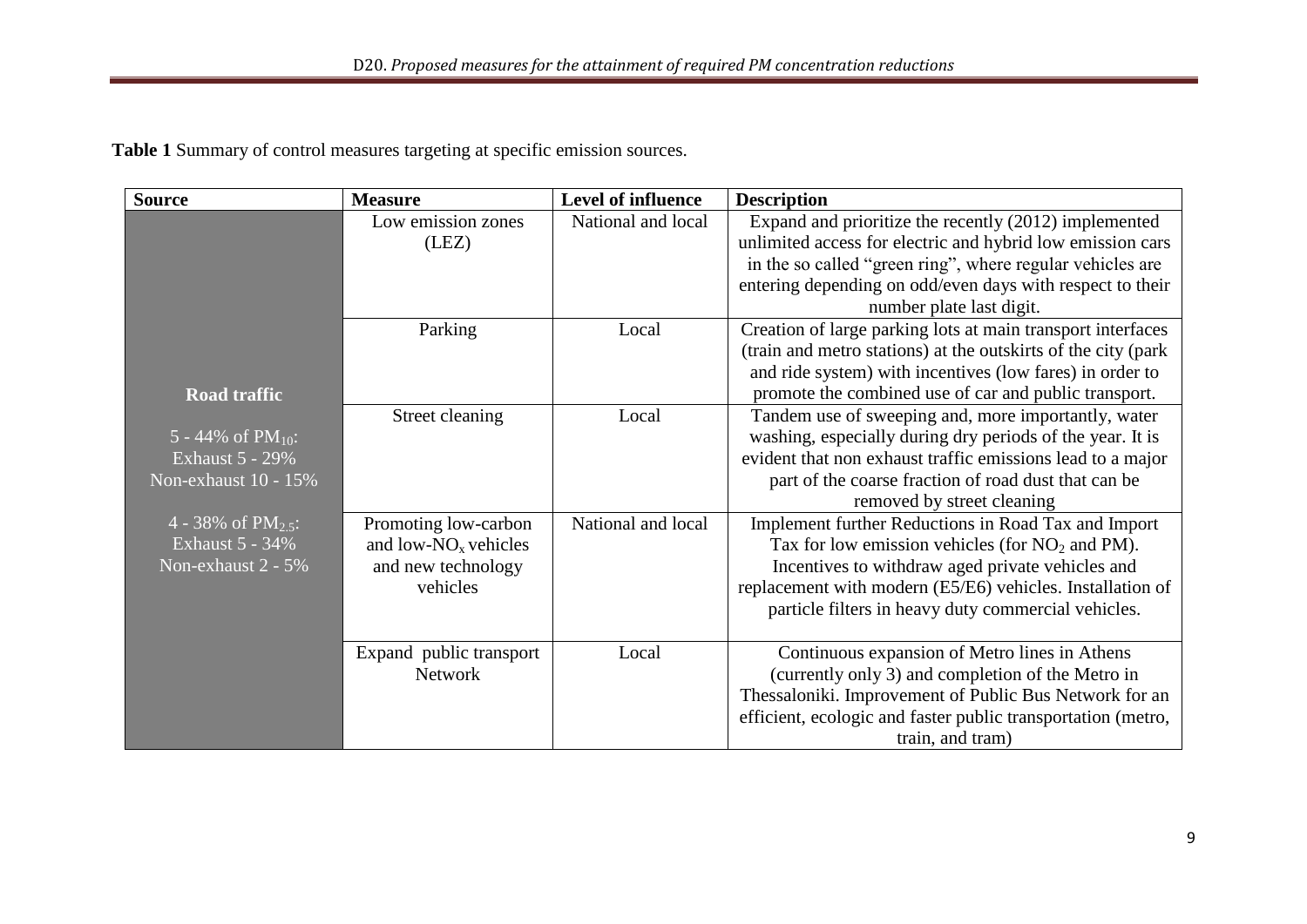| <b>Road traffic</b><br>5 - 44% of $PM_{10}$ :<br><b>Exhaust 5 - 29%</b><br>Non-exhaust 10 - 15% | Reducing road<br>transportation for goods<br>Renewal of<br>car/taxi/motorcycle fleet. | National and local<br>National       | Creating a terminal outside the Athens Metropolitan Area<br>serviced by rail line to the Piraeus harbour while currently<br>trucks travel for 50 km within the central axis of the<br>Athens Metropolitan Area.<br>Subsidies for increasing the share of hybrid, natural gas<br>and Liquefied Petroleum Gas (LPG) taxis.<br>Promoting the replacement of 2-strokes motorcycles by 4<br>-strokes. |
|-------------------------------------------------------------------------------------------------|---------------------------------------------------------------------------------------|--------------------------------------|--------------------------------------------------------------------------------------------------------------------------------------------------------------------------------------------------------------------------------------------------------------------------------------------------------------------------------------------------------------------------------------------------|
|                                                                                                 | National and local                                                                    | Reduced fares of<br>public transport | Reduced fares for public transport during intensive Sahara<br>dust intrusions or forecasted intense pollution episodes                                                                                                                                                                                                                                                                           |
| 4 - 38% of $PM_{2.5}$ :<br><b>Exhaust 5 - 34%</b><br>Non-exhaust $2 - 5\%$                      | Improving public fleet                                                                | Local                                | Increase the share of natural gas buses (currently at 35%).<br>Enforce the measure of withdrawal of old technology<br>urban and regional buses                                                                                                                                                                                                                                                   |
|                                                                                                 | Vehicle and road<br>maintenance                                                       | National and local                   | Increase the frequency of inspection programmes to<br>public vehicles to ensure that in-use engines continue to<br>have functional controls and proper maintenance.<br>Maintaining roads in good repair to reduce the<br>contribution of PM from road surface wear                                                                                                                               |
| Heavy oil combustion /                                                                          | Combat the illegal trade<br>of adulterated fuel                                       | National and local                   | Incidents of adulterated fuel circulation and use are still<br>common in Greece. Continuous controls are needed to<br>eliminate this phenomenon                                                                                                                                                                                                                                                  |
| <b>Shipping</b><br><1 - 12% of $PM_{10}$<br>$1 - 33\% \text{ of } P\overline{\text{M}_{2.5}}$   | Stricter legislation for<br>industrial heavy fuel oil<br>users                        | Local                                | Monitor with inspection checks the fuel efficiency of<br>burners, boilers and power generators of small and<br>medium scale industries operating machinery using heavy<br>fuel oil                                                                                                                                                                                                               |
|                                                                                                 | Industrial facilities                                                                 | Local                                | Impose high standards for fuels and increase inspections<br>to facilities                                                                                                                                                                                                                                                                                                                        |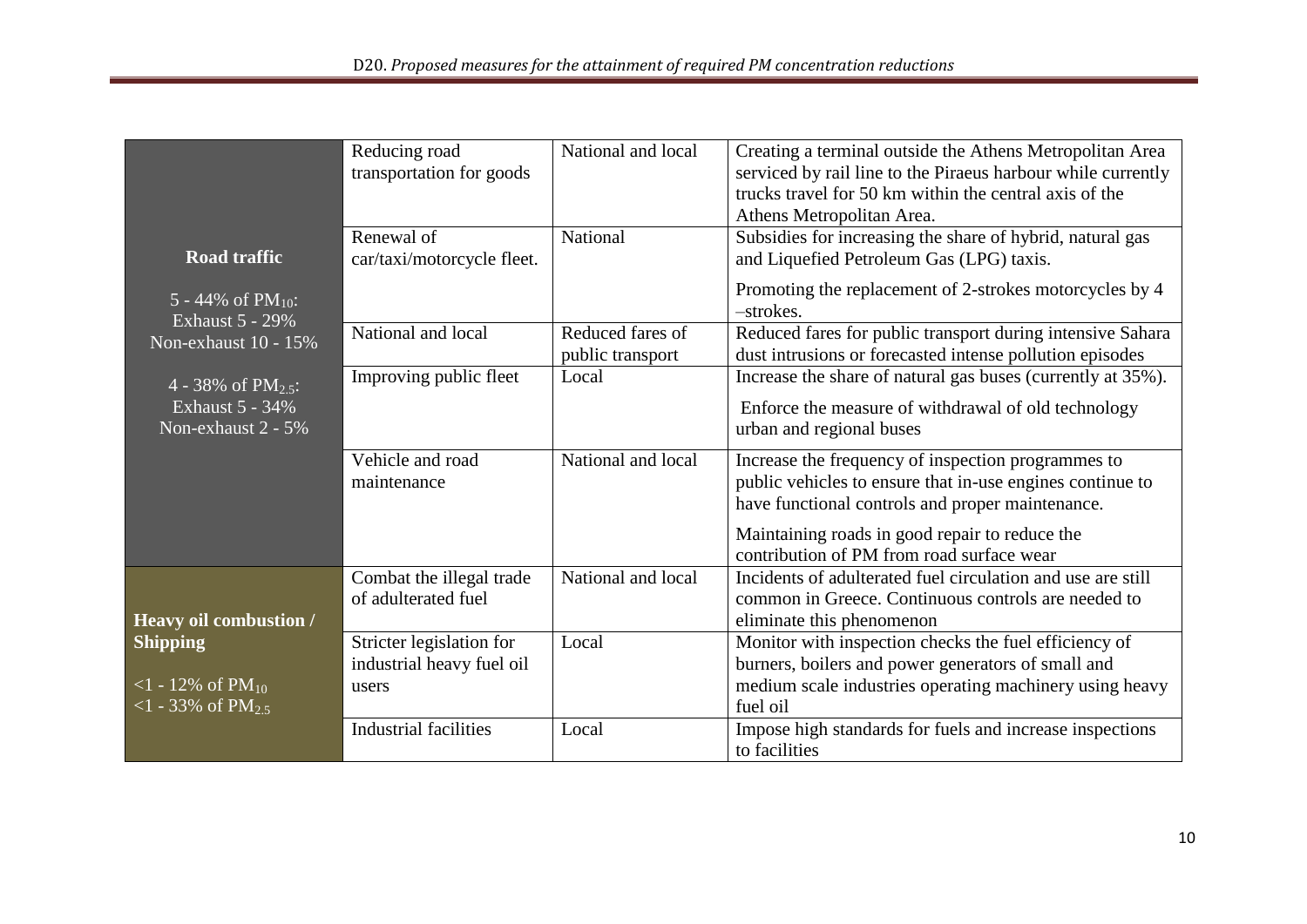|                                                                                                       | Stricter legislation for<br>harbour                                                | National and local | Docking at the large commercial harbours is only<br>permitted to vessel with engines operating with low<br>sulphur content. These rules need to be enforced and<br>monitored                                                                   |
|-------------------------------------------------------------------------------------------------------|------------------------------------------------------------------------------------|--------------------|------------------------------------------------------------------------------------------------------------------------------------------------------------------------------------------------------------------------------------------------|
|                                                                                                       | Large Industry using<br>fossil fuel for power<br>generation or other<br>industries | Local              | The introduction of natural gas in the national energy<br>system is one of the largest investments ever carried out in<br>Greece and it constitutes a major priority of the national<br>energy policy.                                         |
| <b>Precursors of secondary</b><br><b>particles</b><br>13 - 49% of $PM_{10}$<br>21 - 53% of $PM_{2.5}$ |                                                                                    |                    | An important part of the infrastructure, mainly the high<br>pressure transmission system and the medium pressure<br>network, which is necessary for the transport of natural<br>gas to the main regions of consumption, has been<br>completed. |
|                                                                                                       |                                                                                    |                    | Expansion projects of Greek natural gas system are under<br>way in order to link more cities and industries to the<br>system (e.g. Aliveri, Megalopolis, etc).                                                                                 |
|                                                                                                       |                                                                                    |                    | Moreover, in the areas connected to the natural gas<br>network, natural gas stations for feeding CNG<br>(Compressed Natural Gas) vehicles have been created.                                                                                   |
|                                                                                                       |                                                                                    |                    | The high levels observed across Athens and in the whole<br>of the country may be partly due to long range transport of<br>secondary pollutants or gaseous precursors from outside<br>Greece.                                                   |
|                                                                                                       |                                                                                    |                    | This is an area where policy makers must intensify efforts<br>for resolving problems of trans boundary pollution in<br>Europe.                                                                                                                 |